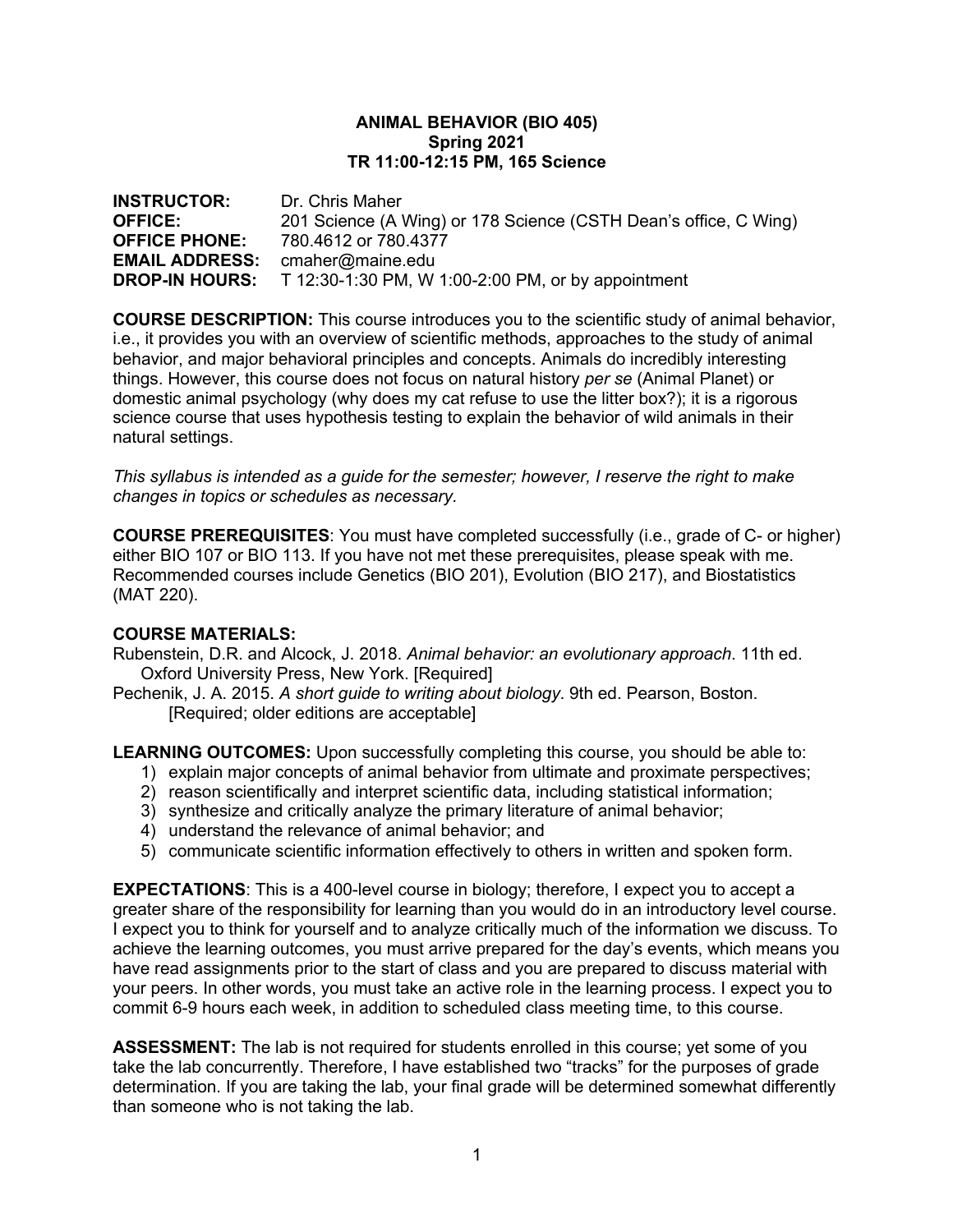*1) In-class writing tasks (20% of final grade)*: Writing tasks will assess your understanding of concepts (Learning Outcome 1), ability to reason scientifically and interpret information (Learning Outcome 2), and communication skills (Learning Outcome 5).

 At the beginning of each class session, I will ask you to write a brief answer to a question I pose. The question may be related to material discussed in the previous class or to integrate and synthesize information. Memorizing lecture notes will not suffice. reading assignments. Questions may be somewhat "factual," and they also may require you to

 The assignment should take 5-10 min, so do not be late to class. Students who arrive more than 5 min late will not be eligible to complete the day's task. I will drop your 4 lowest scores on these assignments. You cannot make up these tasks. If you miss class for some reason, that day's task can count toward the 4 dropped scores.

 *2) Critiques (20% of final grade)***:** Critiques allow you to explore topics of behavior that most interest you. They also assess your scientific reasoning skills (Learning Outcome 2), ability to synthesize and analyze the primary literature (Learning Outcome 3), understanding of the relevance of the work (Learning Outcome 4), and communication skills (Learning Outcome 5).

 Each student will write two short papers that summarize and critically analyze recent articles from the primary literature. Some rules to follow:

- Journal articles must be published since January 2017.
- • Articles should come from the list of journals provided in a separate handout. Not all of your chosen articles address a behavioral concept! (Check with me if you want to be these journals are behavioral journals, and they often contain behavioral papers. Be sure sure.)
- • The chosen article must be an empirical paper, not a review, i.e., it contains new data, analysis, and conclusions.
- You must provide either a copy of the article or a link to an online version of the article.

Each critique will contain the following components:

- a. At the start of the critique, you should provide a **concise, 1-2 sentence summary** that captures the most important aspects of the paper.
- b. Next, you **briefly summarize key aspects** of the paper, following the Scientific Process  *must paraphrase and summarize*; do not simply repeat the same information published in the paper. format (see separate handout), which includes identifying the research question (phrased as a question), hypothesis, predictions, methods, results, and conclusions. *You*
- c. Most importantly, you provide a **critical assessment** of the article in which you discuss most, if not all, of the following questions: Was the problem interesting and worthwhile? Was the methodological approach appropriate? Were the results conclusive? Do you accept the authors' conclusions? Are these conclusions important? What is the relevance of this work, both to the scientific community and to the general public?

In addition, each critique must conform to these requirements:

- Word processed (not handwritten)
- Double spaced with 1" margins on all sides
- 10-12 point font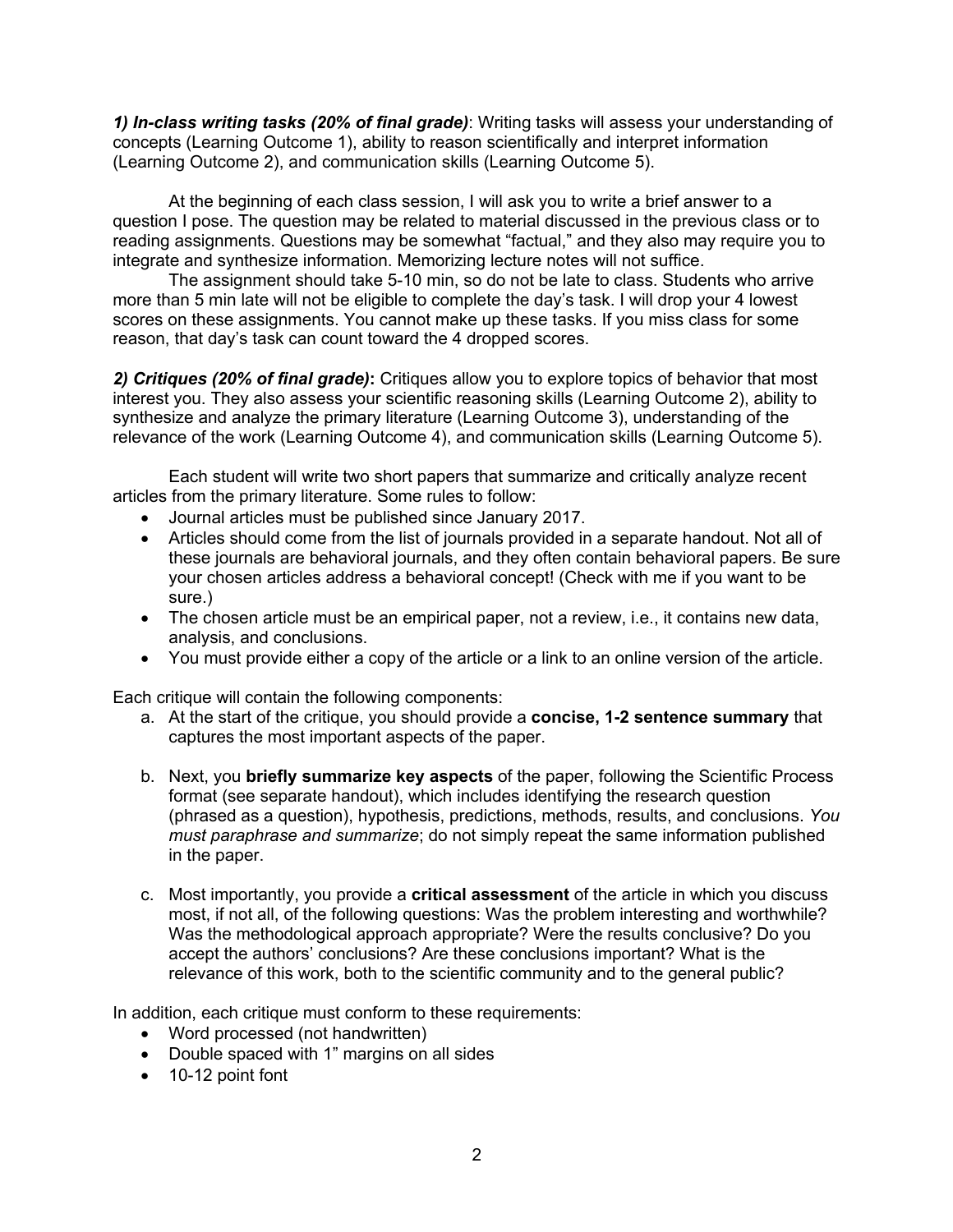- • Do not include a separate title page, and be sure to put your name at the top of the first page.
- No spelling, punctuation, or grammatical errors

 of the book, too, for helpful hints about writing, in general). You will submit the assignments on Brightspace. No late assignments will be accepted. Please read chapter 7 in Pechenik for general advice about critiques (see other chapters

# • **FIRST CRITIQUE DUE SUNDAY, 28 FEB by 11:59 PM**

# • **SECOND CRITIQUE DUE SUNDAY, 28 MAR by 11:59 PM**

 *3) Journal club (10% of final grade)*: Periodically throughout the semester, we discuss papers Outcomes 2, 3) and communication skills (Learning Outcome 5). from the primary literature. The goal of this activity is to provide a forum in which to clarify concepts in animal behavior (Learning Outcome 1) and to develop critical thinking (Learning

 These papers will be available electronically at least one week prior to discussion. You should read the paper and make notes in a timely manner. Keep in mind that journal articles can be quite dense, and you may need to read the paper several times to truly understand it, so do not wait until the night before a journal club to prepare!

 To be sure that everyone is ready to discuss the day's papers, **before the start of class, you will turn in:** 

- **at least 3 discussion questions for each article; AND**
- **EITHER a brief summary of each article using the Scientific Process format, OR a 2-min video in which you explain each article to a hypothetical high school student**

 PDF or a link to the paper to me at least one week before their scheduled journal club. Journal club papers must be different from papers chosen for critiques. Each facilitator briefly Pechenik for some tips. For each session, 2-3 students act as facilitators. They choose the papers and email a summarizes the paper and starts the discussion by offering a question, criticism, or comment on the paper's significance. They continue to direct discussion of that paper. Read chapter 11 in

 These discussions are meant to be constructive. Some discussions may center on trying Other discussions may be critical, and they, too, should be constructive, including alternative approaches to a problem. (We will not just "trash" a paper or idea.) Discussions also might involve the ramifications of ideas, i.e., insights that an idea offers into old problems. to understand what the issues really are. (Some issues have not been clarified in the literature.)

 Don't worry about speaking out! Students may be reluctant to speak because they fear they might say something stupid or cut down someone else. Everyone eventually says something dumb if they just speak off the top of their head during a long discussion. That's OK; just move on. Don't be afraid to ask questions. Scientists make their living asking questions.

 Finally, these discussions typically involve criticism. Feel free to take issue with will take issue with your ideas, and this dialogue does not constitute a personal attack against you. Respect each other and trust each other. someone's ideas, and remember that the idea, not the person, is at stake. Assume that people

 *4) Research project or review paper***:** We cannot begin to cover all topics in animal behavior, and students in this course have a wide range of interests. This assignment has several goals: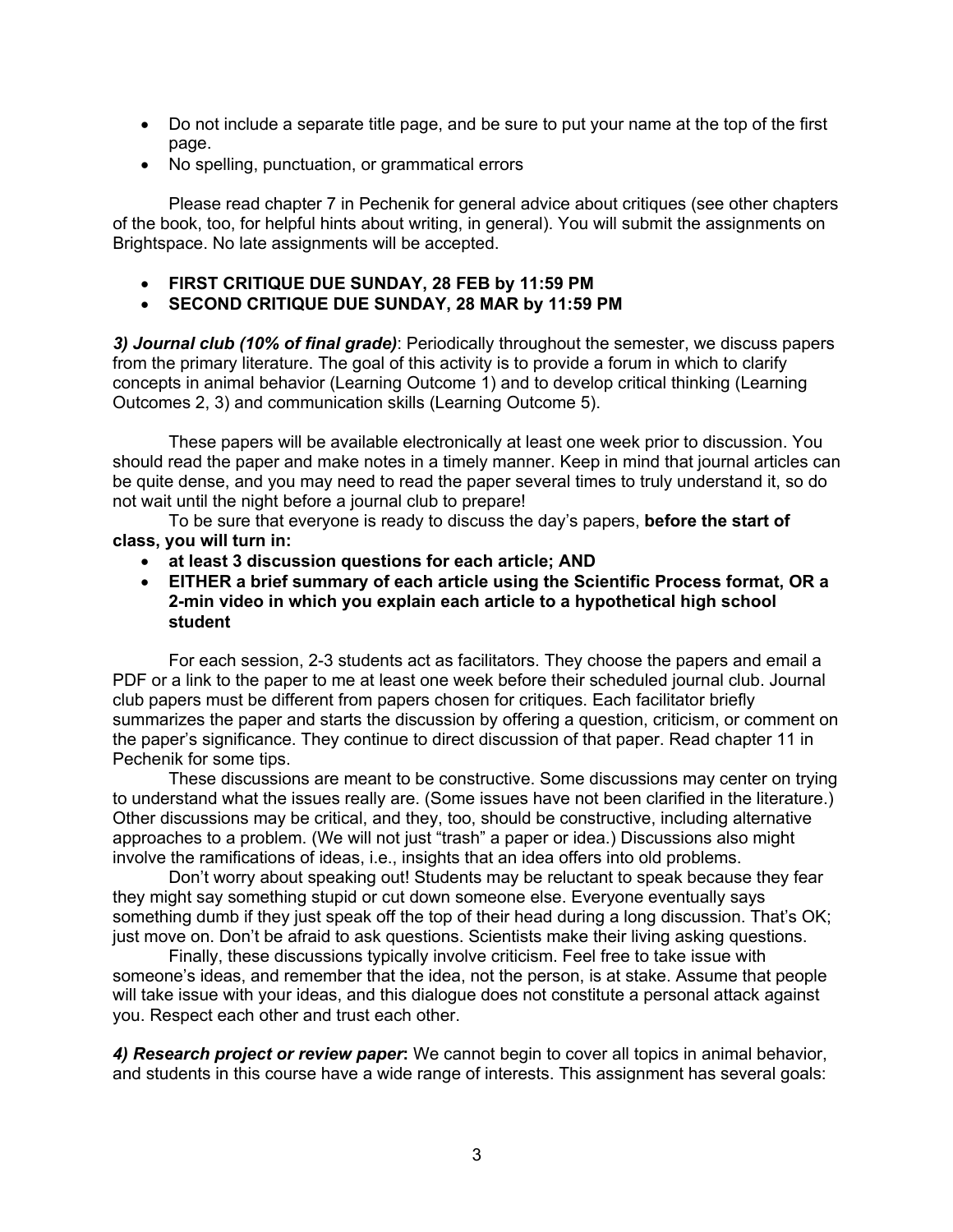it enables you to explore, in greater depth, some topic of animal behavior of interest to you; it and it improves your critical thinking and writing skills (Learning Outcomes 4, 5). With these goals in mind, and to help you to understand the assignment, I provide you with feedback at several phases of the project; however, I encourage you to consult with me as many times as necessary. Students enrolled in lab conduct a research project that culminates in a poster write a review paper. No late assignments will be accepted at any phase of the project. strengthens your ability to analyze and synthesize the primary literature (Learning Outcome 3); presentation at Thinking Matters; students not enrolled in lab investigate a specific topic and

 *A word about the Internet*: The Internet may contain interesting information; however, because anyone can post anything to the web, it is not an accepted scientific source, and you cannot use it for source materials in this course. Biologists subject their work to intense review by their peers prior to publication. Many journals now publish online, however, and you may use these publications because papers published electronically are peer reviewed.

 We have access to a large number of journals electronically; yet many publishers place embargoes on journal contents, often for one year. Therefore, chances are high that you will past year. They are fast; nonetheless, you need to plan and remember that materials may not have to make requests through Interlibrary Loan, particularly for papers published within the be available to you immediately.

 You can work on almost anything you want (keeping in mind resources available to you and can help you to obtain equipment you may need to successfully carry out your project. You must submit a written proposal, a short abstract, 2 drafts, and a final poster. **a)** *Research project* **(for students enrolled in lab)**: This project combines literature review, experimental design, data collection, data analysis, and production of a scientific poster. By investigating, planning and conducting a research project, you can explore some facet of behavior that interests you and actively engage in the process of "doing science." federal and state regulations): animals in the field, animals in the lab, or domestic animals. I

 You may work alone or in pairs on this project; however, if you choose to work with someone else, each student must keep track of the time and responsibilities that each individual puts into the project, and both students receive the same final grade.

 them, then USM's Institutional Animal Care and Use Committee (IACUC) must approve your The minimum time needed to complete the process is 2 weeks, and it may take longer. Therefore, you need to start early. To access the Animal Proposal Study Form, visit the will work with you on the form prior to you submitting it, and **you must submit the form to me by 11:59 PM on Sunday, 7 Feb**. *You may not begin to collect data until you have*  IACUC form. If you choose to study vertebrates in any way other than simply observing research. Furthermore, you must complete IACUC training online, which takes a few hours. IACUC website: [usm.maine.edu/orio/institutional-animal-care-and-use-committee-iacuc](https://usm.maine.edu/orio/institutional-animal-care-and-use-committee-iacuc). I *received IACUC approval*; therefore, we need to work quickly.

#### **TOPIC DESCRIPTION: DUE SUNDAY, 31 JAN by 11:59 PM**

 To start the process, you will submit a brief description of the project that you would like to conduct, including the overall objective, study species, and study location. You are welcome to consult with me about ideas prior to the submission deadline.

#### **PROPOSAL (5% of final grade): TWO COPIES DUE SUNDAY, 7 FEB by 11:59 PM**

 You must turn in a written proposal describing your project. Details are provided in a separate handout, and read Chapter 10 in Pechenik for additional information and suggestions. The proposal should be word processed, double spaced, with 1" margins, numbered pages, and 10-12 point font. Once you submit your proposal, you are not locked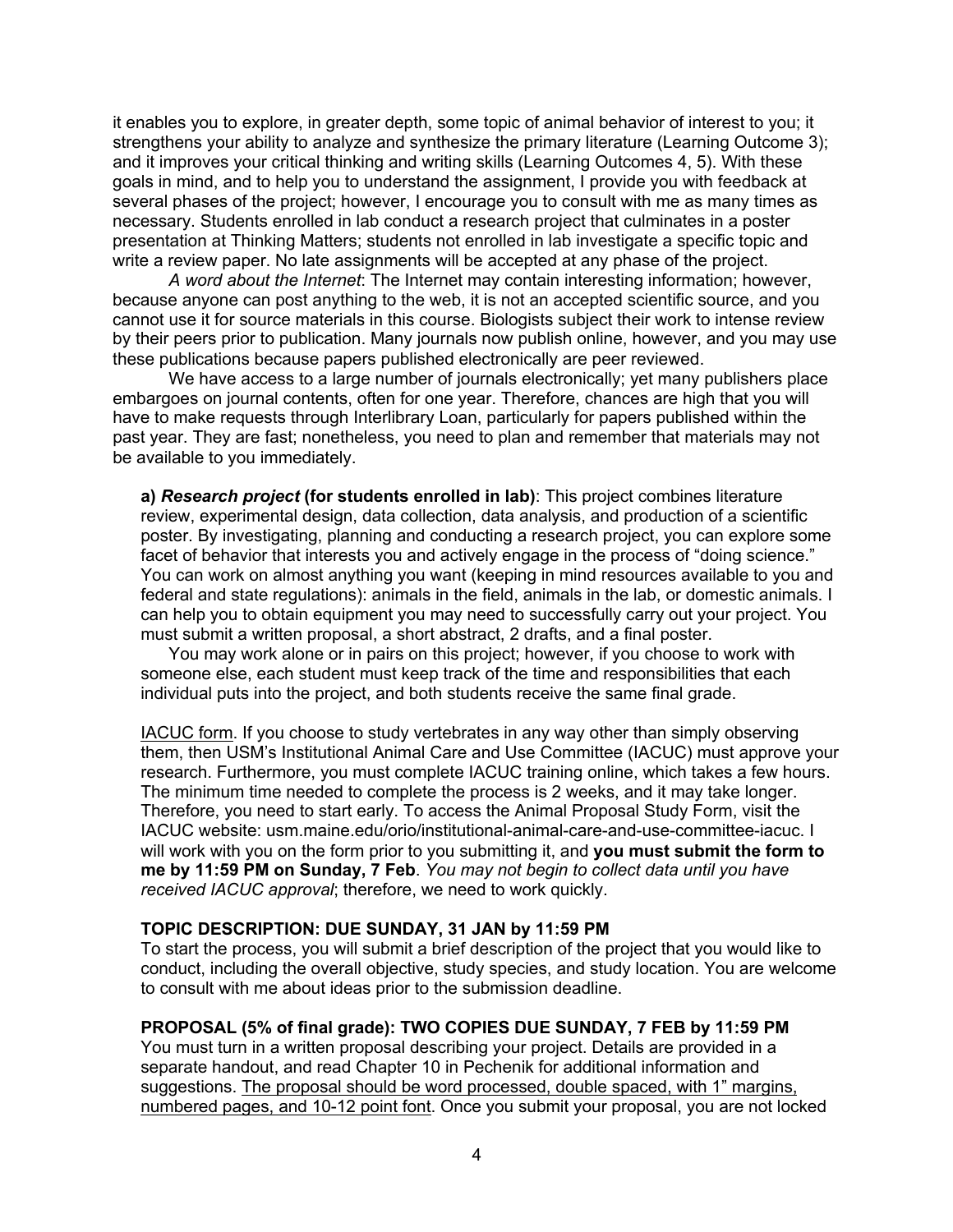into that particular project; things change and you may change your mind. However, I must approve all major changes.

#### **ABSTRACT: DUE SUNDAY, 14 FEB by 11:59 PM**

 The deadline for submitting abstracts to Thinking Matters is Friday, 19 Feb. You must submit your abstract to me earlier so we have time to modify it before the conference deadline. Because your project obviously is not complete in mid February, the abstract should focus statement about what you intend to present for results. It is limited to 1536 characters. on the concept being studied, objectives and hypotheses, and methods, along with a

 **DRAFTS:** Draft does not mean your first version, handwritten, and thrown together at the last minute. Consider this phase as a nearly final version of particular sections of your poster, with the layout planned. It should contain all the right elements in all the right places. I do not grade drafts; however, I make comments and suggestions. If you elect not to turn You may submit drafts no later than the dates shown below. them in, you lose 5% of your total points at the end of the semester *for each missing draft*.

 **Draft Introduction and Methods: Due Sunday, 7 Mar by 11:59 PM Draft Poster: Due Sunday, 4 Apr by 11:59 PM** 

#### **FINAL POSTER: SUBMIT BY 11:59 PM on SUNDAY, 18 APRIL**

 At scientific meetings, posters are popular ways to present research results. A poster is more of a visual presentation of research compared to a written paper; the idea is to convey is large and easy to read; graphs also are large and clearly understandable from a distance of about 0.5 m. The entire poster should measure 3' high x 4' wide. Students working in to the observer, clearly and succinctly, the essence of your work. Thus, text is minimal; type pairs produce one coauthored poster.

 On Friday, 30 April, USM holds its annual conference, "Thinking Matters", which highlights student research, scholarship and creativity. You will participate in this event, specifically the poster session. More information will be provided as it becomes available. See also:<https://usm.maine.edu/thinkingmatters>.

 Consult chapter 11 in Pechenik for information about preparing posters; chapter 9 also has useful information about which material should be presented in each section. We will discuss the project and poster in more detail as the semester progresses. However, please talk to me whenever you have questions or need suggestions.

 **b)** *Review paper* **(for students not enrolled in lab)**: You will research and write a review animal behavior of your choice. Do not focus on a particular species; instead, select a question that applies to more than one group of animals. that summarizes and synthesizes the recent primary literature concerning some topic in

 methodology and interpretation of the data. You do not simply repeat what the authors wrote. You must synthesize the material and draw your own conclusions about the topic. You should include tables or figures because they help you to present your argument. In the review paper, you answer the question you chose by summarizing information provided in the papers you read, and you also evaluate those papers critically, including

 The review must include analysis of at least 4 closely related primary references (articles organized, logically sound, and carefully written argument that addresses a specific problem secondary (review) references to help establish the context and scope of your argument. containing new data and analysis) published since 2010. The paper must present a clearly or question using information from the references. The review may contain additional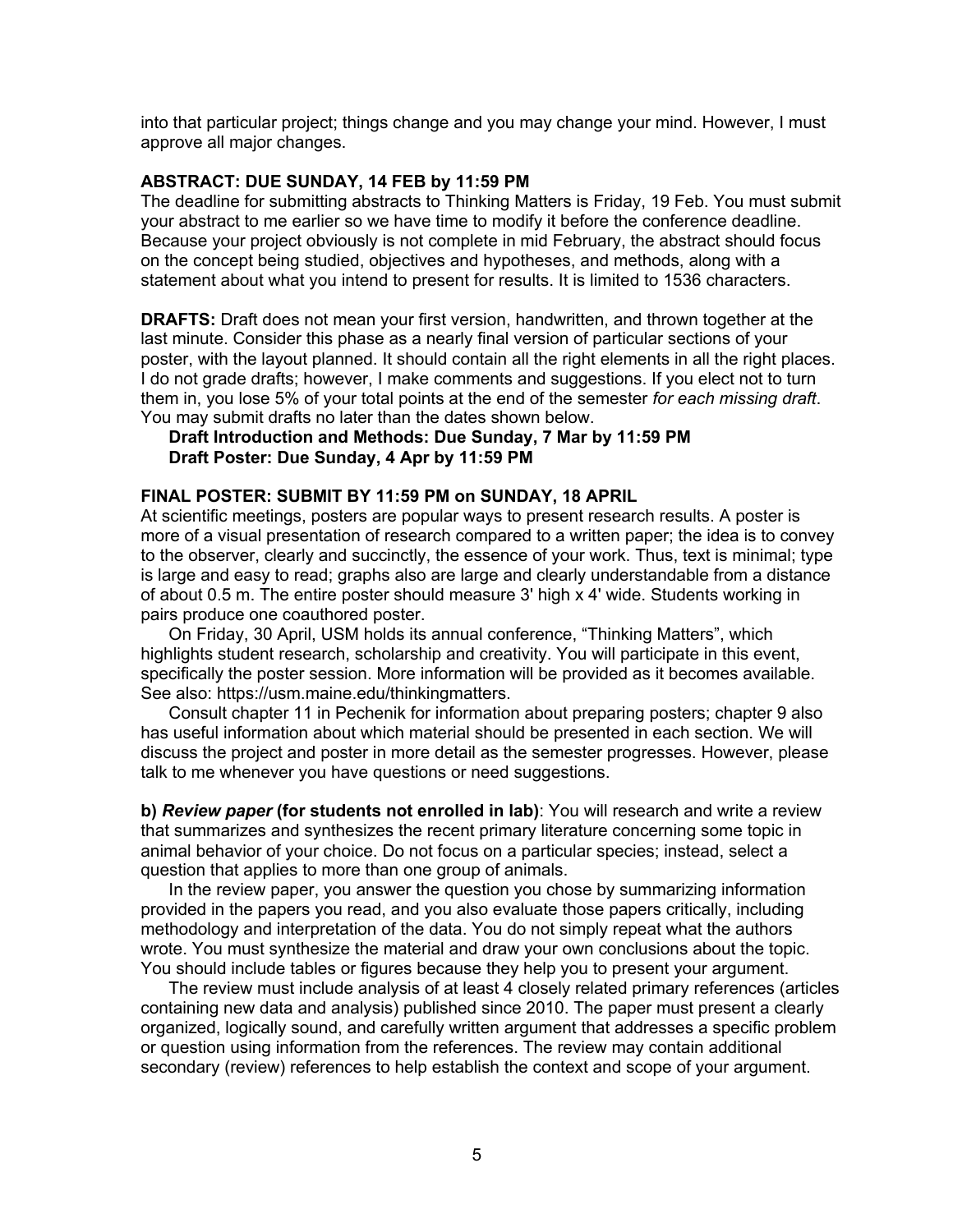# **TOPIC DESCRIPTION: DUE SUNDAY, 31 JAN by 11:59 PM**

 To be sure you have tackled a feasible subject and identified a suitable question, you must submit a brief explanation of the topic you will address in your review. You should include:

- the question you wish to address (framed as a question)
- a brief summary of the literature found thus far
- • bibliographic information for at least two primary literature references you intend to analyze, using the format from *Animal Behaviour*.

I will not grade this description; however, if you elect not to turn it in, you lose 5% of your total points in the course.

## **ANNOTATED BIBLIOGRAPHY (5% of final grade): DUE SUNDAY, 14 FEB by 11:59 PM**

 The next step in writing the review paper is to prepare an annotated bibliography. For each paper and explains why you chose to use it, including how it relates to other papers that you reference, you should include the citation, followed by the annotation, which summarizes the included.

### **DRAFT SUMMARY TABLE: DUE SUNDAY, 7 MAR by 11:59 PM**

 Every good review paper contains at least one table that summarizes information compiled common pieces of information. I will provide examples for guidance. from the source material. The table forces you to synthesize across studies, highlighting

## **DRAFT: DUE SUNDAY, 4 APR by 11:59 PM**

 Draft does not mean the first version of your paper, handwritten, and thrown together at the last minute. You should consider this draft as the nearly final version. It should have all the suggestions. If you elect not to turn it in, you lose 5% of your total points. You may submit drafts before the due date shown above, and you may turn in more than one draft; however, right elements in all the right places. I do not grade this draft; I provide comments and I must receive at least one draft on or before 4 April.

 The paper should be double spaced, with 1" margins, numbered pages, and 10-12 point font. Use the format depicted in *Animal Behaviour*. See chapter 7 in Pechenik for assistance.

## **FINAL PAPER: SUBMIT BY SUNDAY, 18 APRIL at 11:59 PM**

 *5) Final exam (5% of final grade)*: The final exam consists of a discussion of 1-2 journal articles that I choose. In essence, it is one last journal club. I provide you with the articles one week before the scheduled exam, which will be held **Thursday, 6 May, 11:00 AM – 1:00 PM**. I way we discussed other journal articles during the semester. You may write notes on the ask each student specific questions about the papers, and we discuss them in much the same papers, and you may consult the papers during the exam.

| <b>GRADE DETERMINATION</b>           |      |                                       |      |  |  |
|--------------------------------------|------|---------------------------------------|------|--|--|
| For students taking BIO 405 only:    |      | For students also taking BIO 406:     |      |  |  |
| In class writing tasks               | 20%  | In class writing tasks                | 20%  |  |  |
| Critiques                            | 25%  | Critiques                             | 25%  |  |  |
| Journal club questions/participation | 10%  | Journal club questions/ participation | 10%  |  |  |
| Annotated bibliography               | 5%   | Written proposal                      | 5%   |  |  |
| Review paper                         | 35%  | Research poster                       | 35%  |  |  |
| Final exam                           | 5%   | Final exam                            | 5%   |  |  |
| <b>TOTAL</b>                         | 100% | TOTAL                                 | 100% |  |  |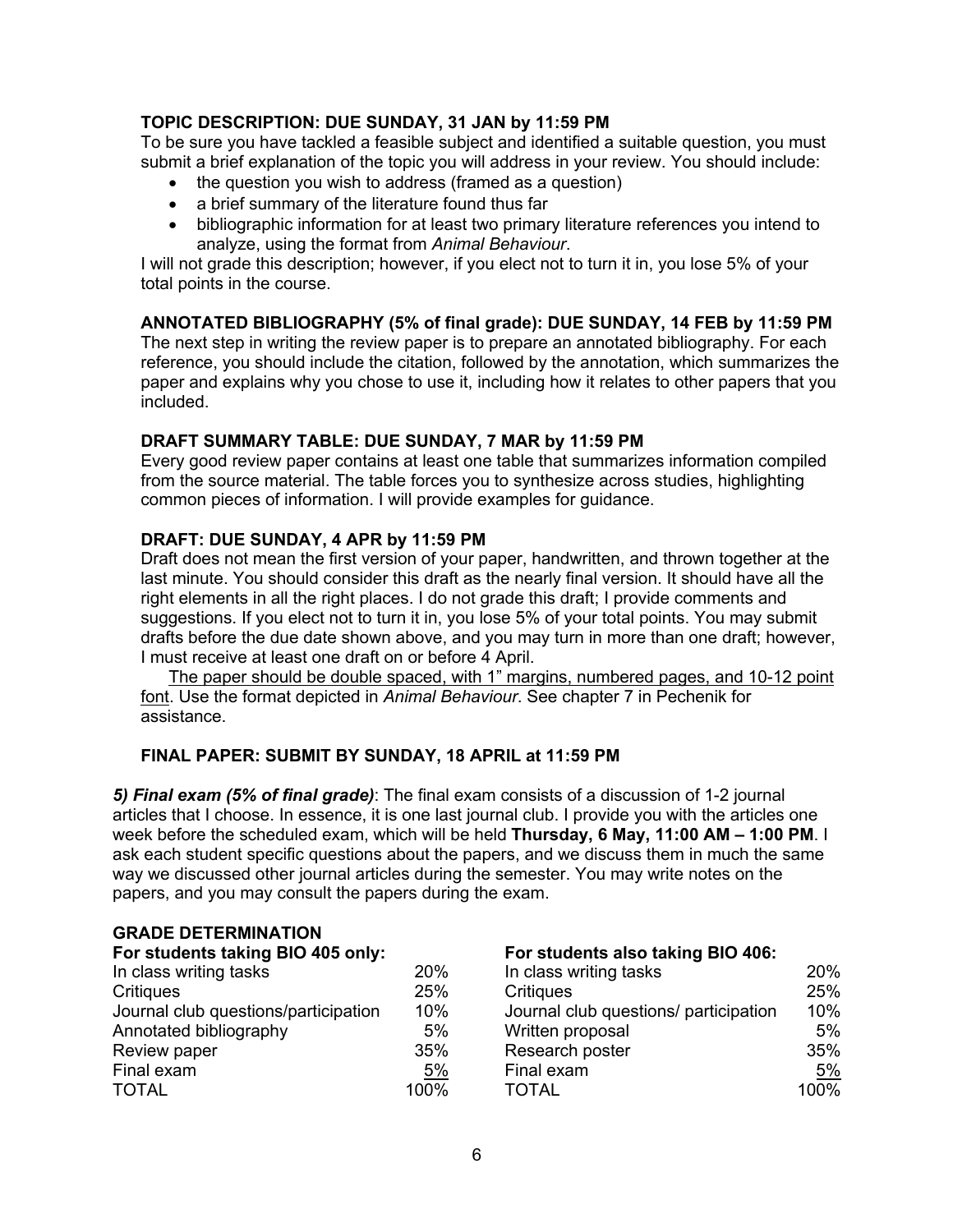do, and I curve from there, using the scale shown below. Final grades are determined in the same manner: I curve down from the highest number of points earned in the course. EXAMPLE: Suppose the highest score on an assignment is 9 out of 10 points. The cutoff for an A- would be 90% of 9 points, or 8.1 points. Likewise, the lowest B would be 7.2 points, the lowest C would be 6.3 points, and the lowest D would be 5.4 points. If you want to know your grade at any point I use the highest score earned on an assignment as an indication of the best that students could during the semester, please contact me.

| 93-100% A    | $87-89.9$ B+   | 77-79.9 C+ | $67-69.9$ D+ |  |
|--------------|----------------|------------|--------------|--|
| $90-92.9$ A- | 83-86.9 B      | 73-76.9 C  | 63-66.9 D    |  |
|              | $80 - 82.9$ B- | 70-72.9 C- | $60-62.9$ D- |  |
|              |                |            | <60          |  |

 **COURSE EVALUATIONS:** At the end of each semester every student has the opportunity to provide constructive feedback on the course. It is important to me that you take the time to let me know your thoughts about the course. I use your feedback to make improvements in course materials, assignments, and outcomes.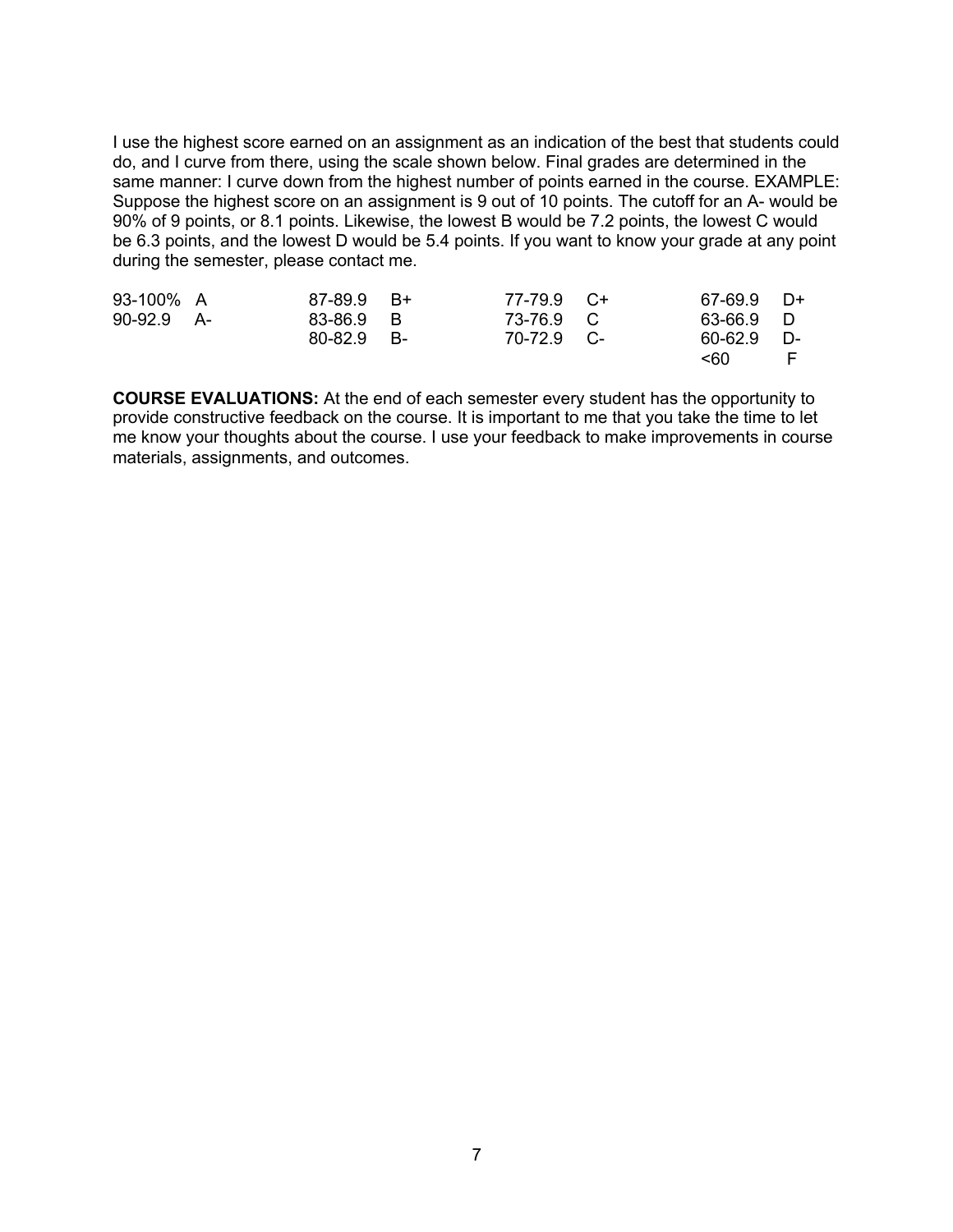# **COURSE POLICIES**

# **ATTENDANCE POLICY**

 about whether or not to attend class. However, you will complete a short writing assignment each day (see below), and we cover and discuss a substantial amount of material in class, so photocopying someone else's notes probably will not accurately reflect what we accomplish in I consider college students to be adults and thus responsible for making their own decisions class. One way to learn is to come to class, prepared both to learn and to participate in the day's activities.

# **CLASS CANCELLATION**

In the event that I must cancel class suddenly for some reason, I will post an announcement and notification on Brightspace and contact you via email.

# **CLASS CANCELLATION/ATTENDANCE DUE TO INCLEMENT WEATHER**

 Occasionally, USM will close the University due to inclement weather. If the cancellation or closure affects our class, the class content will be made up at another time or through additional, outside of class, assignments.

 When USM opens late or closes early, and the time selected is during the middle of class, we may or may not hold class, and I will notify you. Two examples:

- • If class starts at 11:00 AM, and the University is closing at 12:00 PM, we will still have class unless you hear from me.
- • If class starts at 11:00 AM, and the University is opening at 12:00 PM, we will not have class.

# **TECHNOLOGY IN THE CLASSROOM**

 With increased use of technology in classrooms, we also see an increase in the inappropriate use of devices during class. I do not wish to punish students who want to use computers legitimately, i.e., to take notes during class. However, to avoid distractions and to keep students focused on the class, I impose the following rules:

- 1. Students may use computers only to take notes and not for any other purpose.
- 2. To avoid distractions, students must mute their computers.

 3. Students who wish to use laptops or tablets during class must sit in the front 1-2 rows. Failure to comply with these rules will result in a ban on computer use for the remainder of the semester.

 tablet, iPod, PDA, MP3 player, pager) during class to access email, instant messages, the devices prior to the start of class unless I have granted permission in advance to leave them on. In addition, students may not use electronic devices (e.g., cell phone, smart phone, Internet, or to send or receive text messages. Please turn off all cell phones and other similar

## **ACADEMIC INTEGRITY**

 Everyone associated with the University of Southern Maine is expected to adhere to the standards of conduct and expectations of academic integrity that apply to academic tasks. Violations of academic integrity include any actions that attempt to promote or enhance the academic standing of any student by dishonest means. Cheating on an examination, stealing misleading, falsifying the results of one's research, improperly using library materials or computer files, or altering or forging academic records are examples of violations of this policy principles of academic integrity central to the academic function of the University. Any breach of academic integrity represents a serious offense. Each student has a responsibility to know the the words or ideas of another (i.e., plagiarism), making statements known to be false or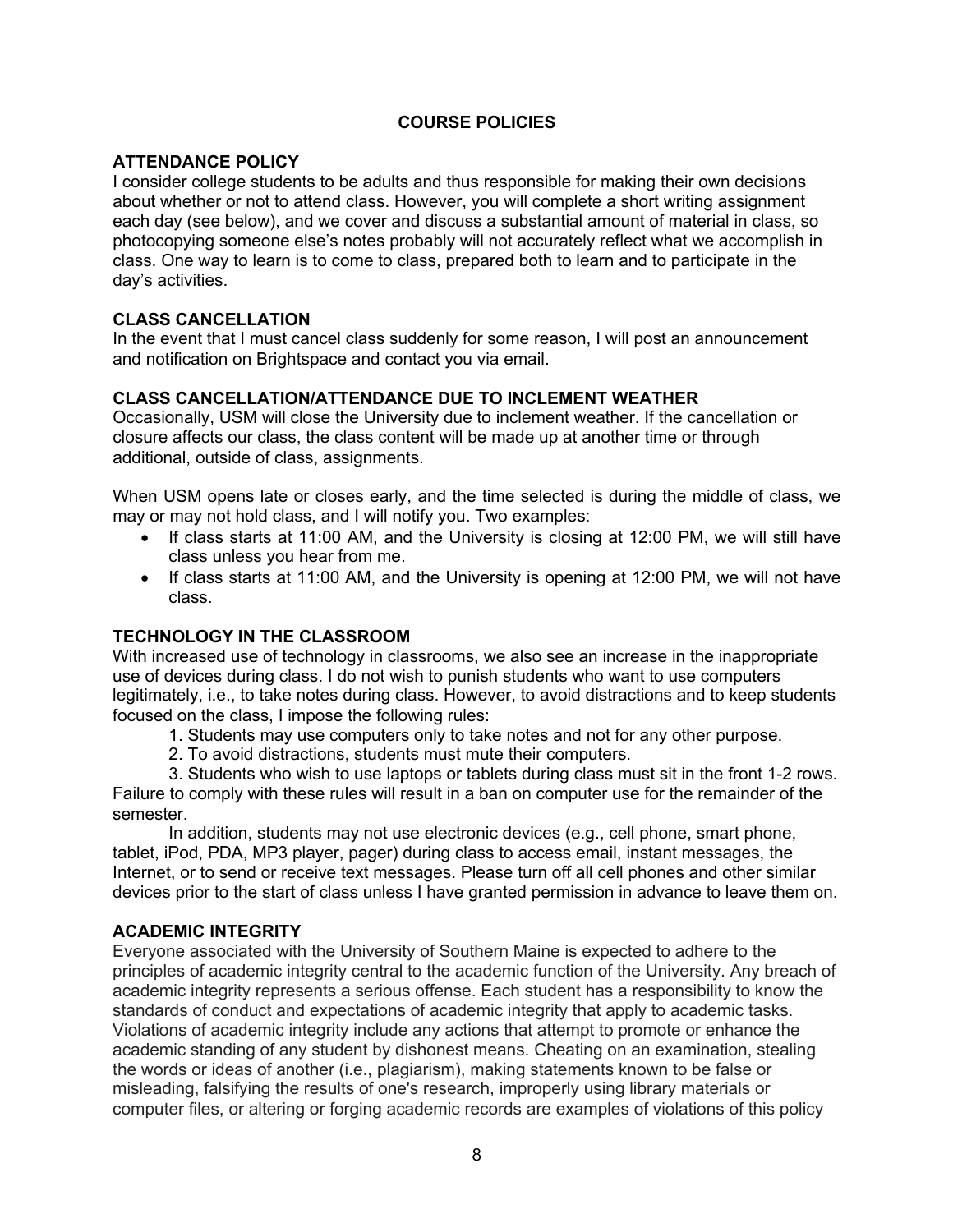which are contrary to the academic purposes for which the University exists. Acts that violate academic integrity disrupt the educational process and are not acceptable.

 Evidence of a violation of the academic integrity policy will normally result in disciplinary action. A copy of the complete policy may be obtained from the office of Community Standards and Mediation, online at [usm.maine.edu/community-standards-mediation/academic-integrity](https://usm.maine.edu/community-standards-mediation/academic-integrity) or by calling and requesting a copy at (207) 780-5242.

# **UNIVERSITY POLICIES AND RESOURCES**

## **DISABILITY ACCOMMODATIONS**

 The university is committed to providing students with disabilities equal access to all university The Disability Services Center can be reached by calling 207-780-4706 or by email dsc- Disability Services Center and would like to request accommodations for this course, please programs and services. If you think you have a disability and would like to request accommodations, please contact the Disability Services Center. Timely notification is essential. [usm@maine.edu.](mailto:usm@maine.edu) If you have already received a faculty accommodation letter from the provide me with that information as soon as possible. Please make a private appointment so that we can review your accommodations together.

#### **HEALTH AND COUNSELING**

 Counseling is available at USM. The best way to schedule an appointment is by phone at 780- 5411. More information is available at [https://usm.maine.edu/uhcs.](https://usm.maine.edu/uhcs)

#### **RECOVERY ORIENTED CAMPUS CENTER (ROCC)**

 A peer support community for students in recovery from substance abuse and other mental health conditions is available at USM. More information may be found online at <https://usm.maine.edu/recovery>or by calling ROCC at 207-228-8141.

#### **NONDISCRIMINATION POLICY AND BIAS REPORING**

 The University of Southern Maine is an EEO/AA employer and does not discriminate on the grounds of race, color, religion, sex, sexual orientation, transgender status, gender expression, employment, education, and all other programs and activities. The following person has been designated to handle inquiries regarding non-discrimination policies: Amie Parker, Interim Director of Equal Opportunity, The Farmhouse, University of Maine Augusta, Augusta, ME 04333, 207.581.1226, TTY 711 (Maine Relay System). Incidents of discrimination or bias at USM should be reported to Associate Vice President for Student Affairs David Roussel at 207 national origin, citizenship status, age, disability, genetic information or veteran's status in 780-5242.

## **STATEMENT ON RELIGIOUS OBSERVANCE FOR USM STUDENTS**

 Absence for Religious Holy Days: The University of Southern Maine respects the religious beliefs of all members of the community, affirms their rights to observe significant religious holy days, and will make reasonable accommodations, upon request, for such observances. If a their instructor(s) of the class or other school functions that will be affected. It is the student's student's religious observance is in conflict with the academic experience, they should inform responsibility to make the necessary arrangements mutually agreed upon with the instructor(s).